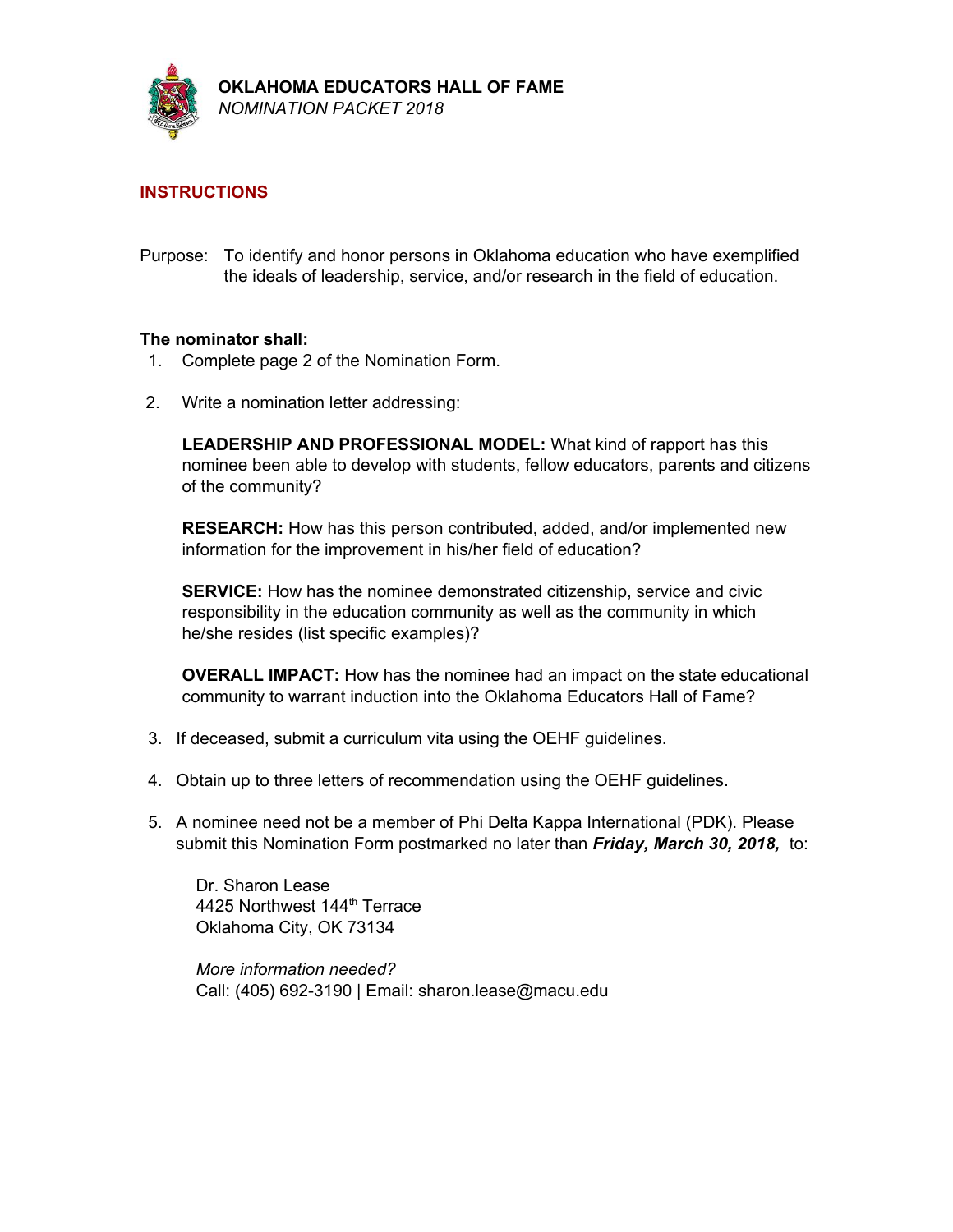## **NOMINATION FORM**

# **The nominee shall:**

- 1. Enclose a curriculum vita according to the guidelines established by the OEHF.
- 2. If chosen, commit to attend the induction ceremony.

|                                                                            | E-mail:<br>Deceased: <u>Deceased: Univing: Deceased: Alixing: Deceased: 2001</u> |
|----------------------------------------------------------------------------|----------------------------------------------------------------------------------|
| Signature of Nominee: National Contract of Signature of Nominee:           |                                                                                  |
|                                                                            |                                                                                  |
|                                                                            |                                                                                  |
|                                                                            |                                                                                  |
|                                                                            |                                                                                  |
|                                                                            |                                                                                  |
|                                                                            |                                                                                  |
|                                                                            |                                                                                  |
|                                                                            |                                                                                  |
| Who will be responsible for mailing invitations to the Induction Ceremony? |                                                                                  |
|                                                                            |                                                                                  |
|                                                                            |                                                                                  |
|                                                                            |                                                                                  |
|                                                                            |                                                                                  |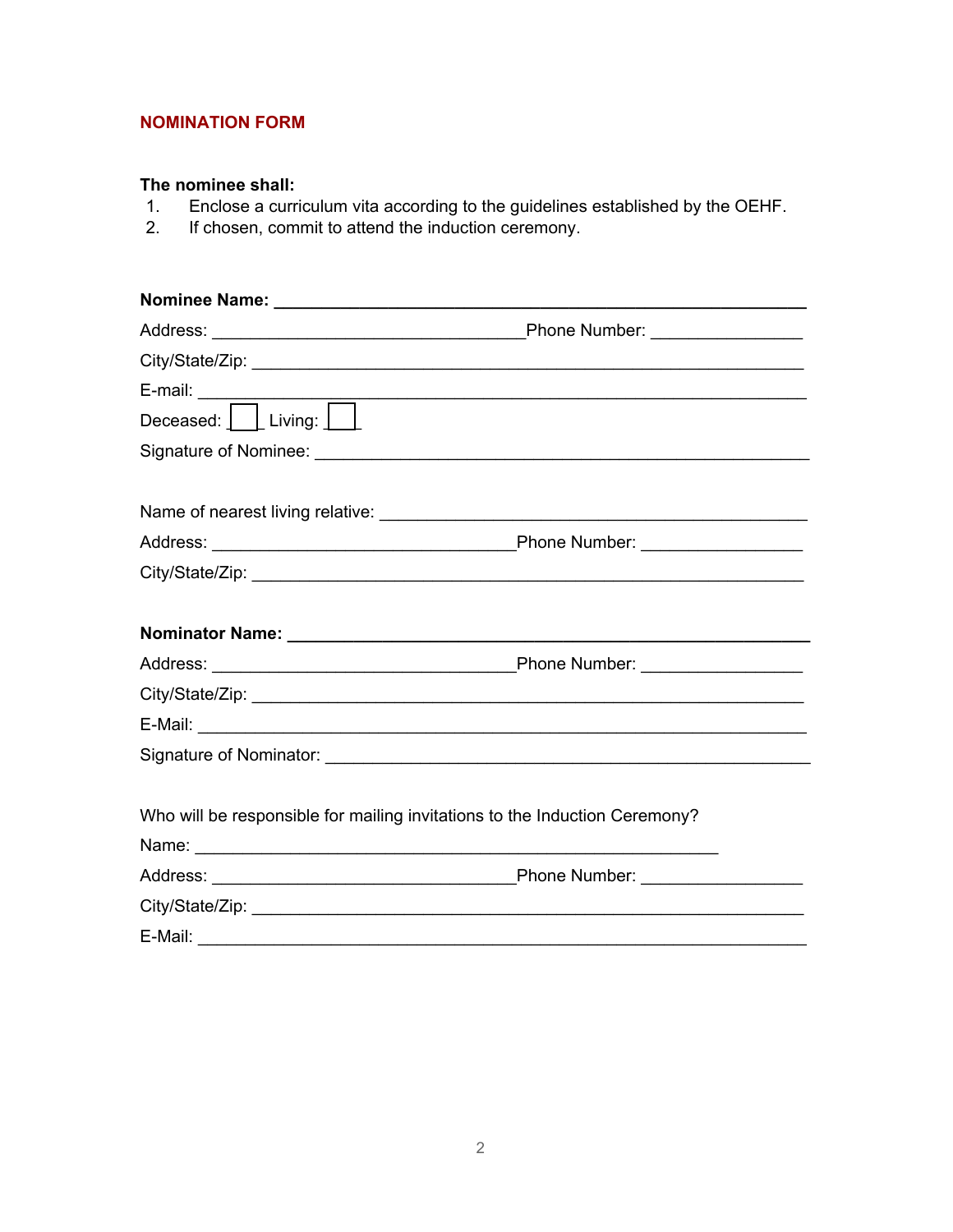#### **MEMBERS OF THE OKLAHOMA EDUCATORS HALL OF FAME**

Lucy Adams Dorice Allen Dr. Arch B. Alexander Dr. Keith E. Ballard Mr. Michael Barlow Dr. Judith Ann Barber Dr. Anne Bell Dr. Ann Benson Dr. Robert F. Bibens Dr. C. Wayne Bland Dr. Lawrence L. Boger Dr. Grace M. Burcham Dr. Larry G. Burdick Dr. Yvonne Carmichael Riley Dr. John E. Clinton Dr. Bill S. Cole Valarie Colvin Dr. Bert Corr, Jr. Steven Crawford Dr. Janet Cunningham Kyle Dahlem Dr. Freda D. Deskin Gerald F. Dickerson Dr. H. Jack Dobbins Dr. Charles Dodson Dr. Lowell Dunham Dr. Lois Gean Evans Dr. Ronald E. Foore Kate Frank Tommy G. Fulton Sandy Garrett Dr. Richard Lee Hall Dr. Joe Anna Hibler

Dr. Oliver Hodge Glyn Lloyd Hollabaugh Dr. Ernest Holloway Dr. Bruce Howell Ruth Genevieve Hudson Paul D. Hurst Dr. Robert B. Kamm Edith Force Kassing Juanita Kidd Dr. Robert Lee Kidd, III Dr. Raymond Knight Dr. Mildred Knight Laughlin Dr. Milt Lehr Dr. Joe W. Lemley Dr. Anna Lewis Dr. John R. Ludrick Dr. Idella Lohmann Dr. Edna M. Manning Dr. Betty G. Mason Dr. Charles C. Mason Nellie Mayes Carthel Means Dr. Frederick Douglass Moon Dr. Bob Mooneyham Dr. J. Dale Mullins Dr. Donnie E. Nero Dr. Nancy O'Brian Dr. Nancy O'Donnell Dr. C.G. Oliver Jr. Dr. Jack W. Paschall Dr. William D. Pennington Dr. Roy Peters, Jr.

Dr. Bruce Petty Dr. Jo Arnold Pettigrew Dr. Al Phillips Dr. Robert Price Dr. Randall Raburn Dr. John Renner Dr. Paul G. Ruggiers Dr. Earl Sargent Dr. John J. Seaberg Jr Dr. Kent Shellenberger Dr. G. Blaine Smith Dr. Lucy Smith Dr. Glenn Snider Lloyd Snow Dr. Kenneth St. Clair Marvin Stokes Dr. Joe J. Struckle Glenda Belle Sullivan J. E. Sutton Dr. Francis Tuttle Kathryn Turner Dr. J. Paschal Twyman Dr. Dean VanTrease Dr. William R. White Dr. Kenneth E. Wiggins Dr. Betty Williams Metheny Farris Willingham Perry O. Willis Dr. Kara Gae Wilson-Neal Dr. Fred H. Wood Dr. John M. Woods Betty J.C. Wright Dr. Lyle O. Young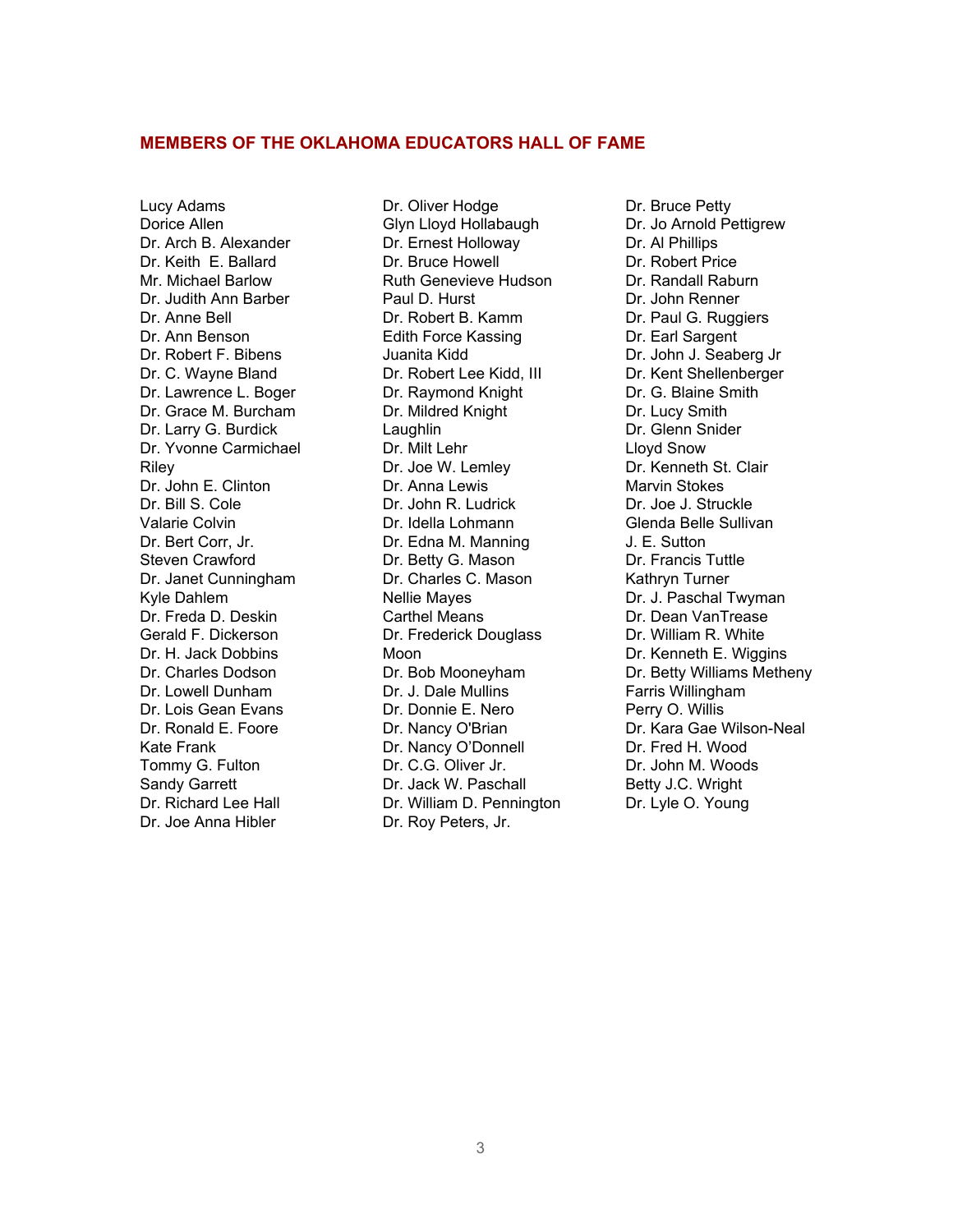# **NOMINEE GUIDELINES**

| Please complete a curriculum vita with the following information in the order it is<br>outlined. If nominee is deceased, the vita should be completed by the nominator in<br>conjunction with the nominee's family.                                           |  |
|---------------------------------------------------------------------------------------------------------------------------------------------------------------------------------------------------------------------------------------------------------------|--|
|                                                                                                                                                                                                                                                               |  |
| Total number of years spent in the education profession: ______________<br>(minimum of 20 years required)                                                                                                                                                     |  |
| Total number of years spent in education in Oklahoma: ______________<br>(minimum of 10 years required)                                                                                                                                                        |  |
| Education (college degrees, certificates, etc.): _______________________________                                                                                                                                                                              |  |
|                                                                                                                                                                                                                                                               |  |
|                                                                                                                                                                                                                                                               |  |
|                                                                                                                                                                                                                                                               |  |
| Nominations, awards, fellowships, or other distinctions attained: _______________                                                                                                                                                                             |  |
|                                                                                                                                                                                                                                                               |  |
| Publications and/or field research, such as personal case studies: ______________                                                                                                                                                                             |  |
|                                                                                                                                                                                                                                                               |  |
|                                                                                                                                                                                                                                                               |  |
|                                                                                                                                                                                                                                                               |  |
|                                                                                                                                                                                                                                                               |  |
| Note:  A current member of the Oklahoma Educators Hall of Fame Board of Directors shall<br>not be eligible for nomination to the Oklahoma Educators Hall of Fame until at least one<br>year has passed since his/her resignation or departure from the Board. |  |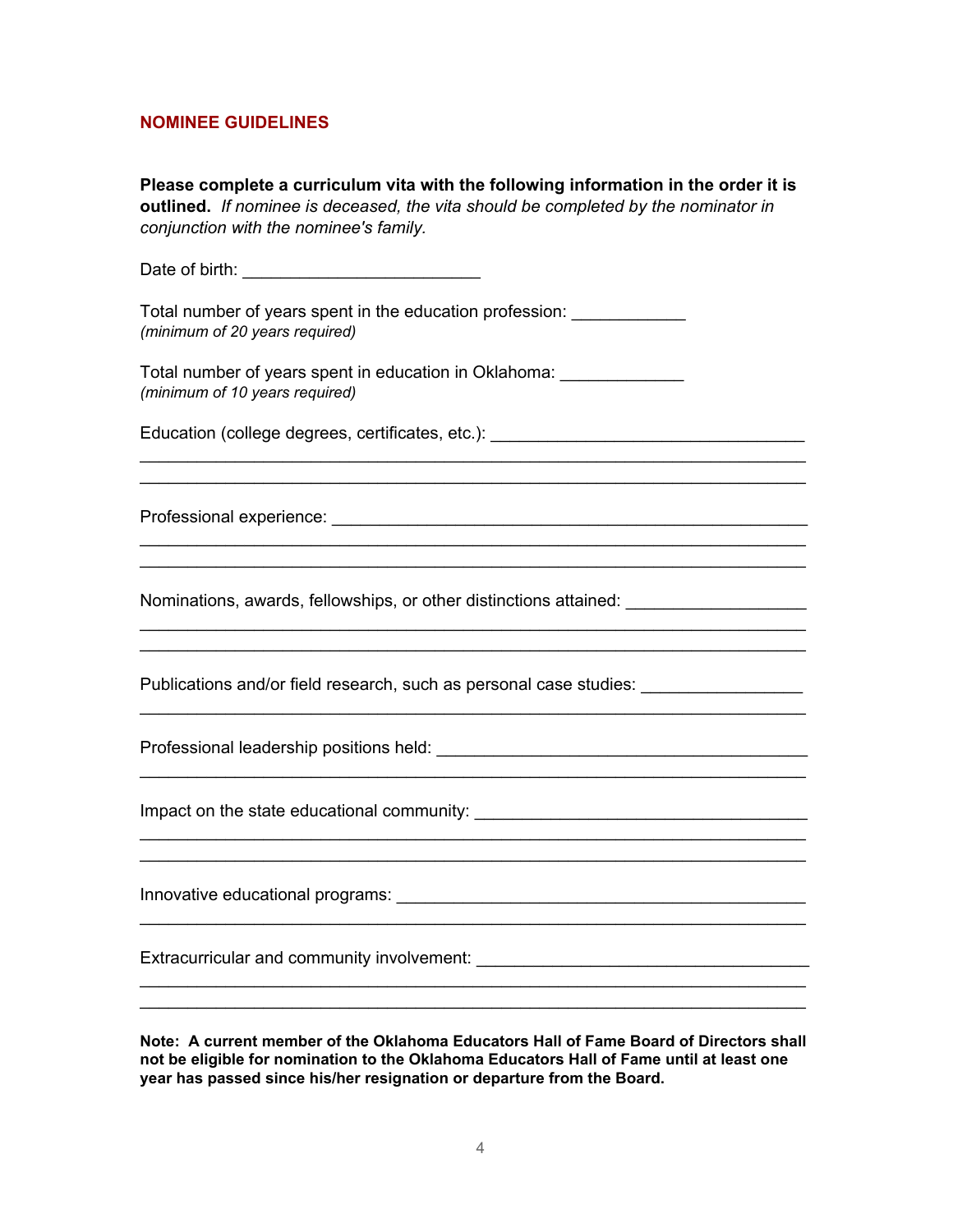#### **RECOMMENDATION LETTER GUIDELINES**

Please provide these guidelines to each person writing a letter of recommendation. No more than **three letters** of recommendation may be attached with the nomination form in addition to the letter written by the nominator.

**Purpose:** To identify and honor persons in Oklahoma education who have exemplified the ideals of leadership, service, and/or research in the field of education.

**Please include your name, address, telephone number, and your relationship with the nominee.** Please address the following criteria in nomination letters:

#### **LEADERSHIP AND PROFESSIONAL MODEL**

What kind of rapport has this nominee been able to develop with students, fellow educators, parents and citizens of the community?

#### **RESEARCH**

How has this person contributed, included, and/or implemented research to improve his or her field of education?

#### **SERVICE**

How has the nominee demonstrated citizenship, service and civic responsibility in the education community as well as the community in which he/she resides (list specific examples)?

### **OVERALL**

How has the nominee had an impact on the state educational community to warrant induction into the Oklahoma Educators Hall of Fame?

**NOMINATION DEADLINE: Postmarked no later than Friday***, March 30, 2018*